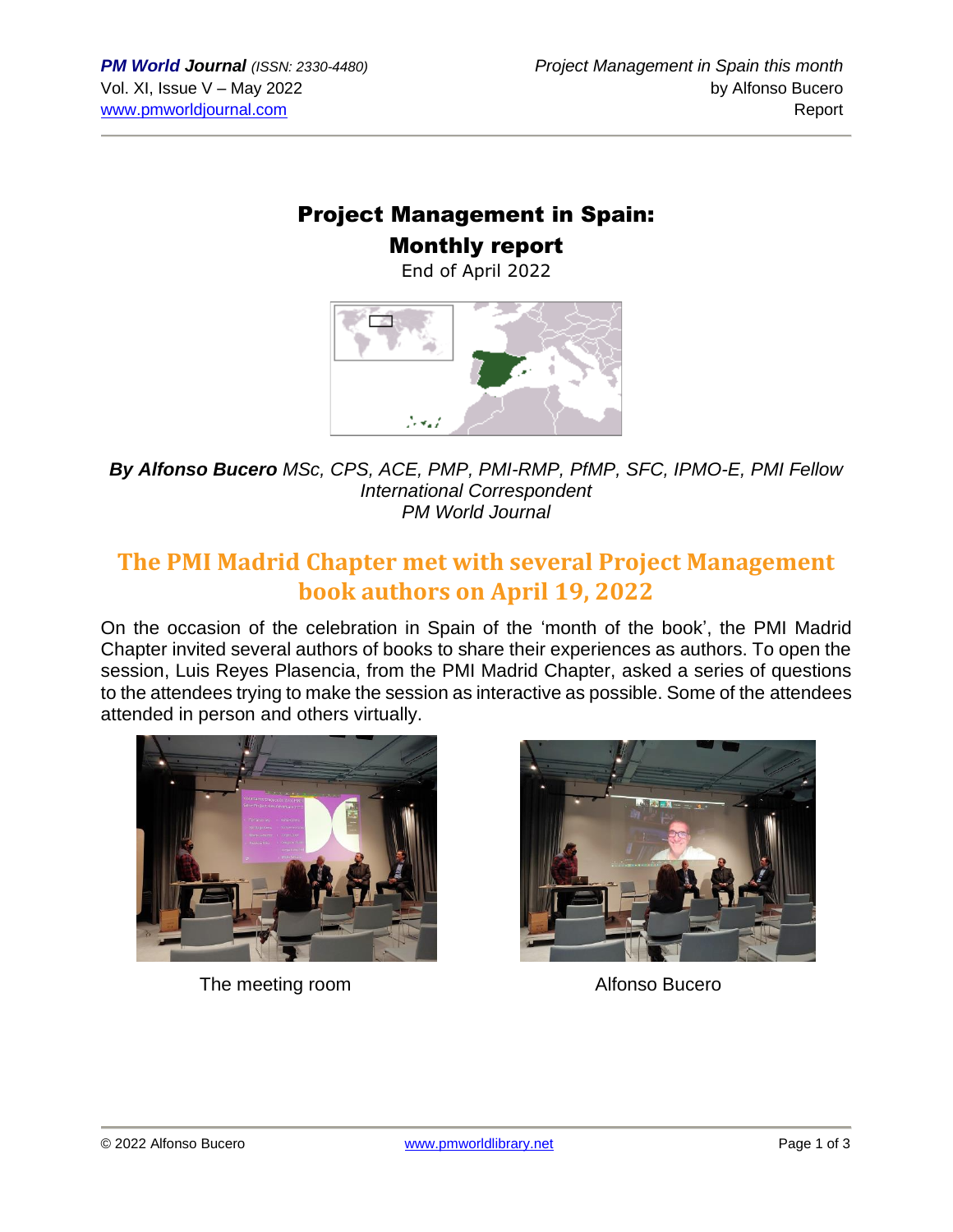

Antonio Nieto-Rodriguez **Gary Nelson** 



[Hernán D'Adamo](https://www.linkedin.com/in/ACoAAAZFgYgBxa4F9A4WkYZDXDTKdw6O3a4YRUY) [José Miguel Andrinal](https://www.linkedin.com/in/ACoAAAEHppABfffXfQ9XIaVuZcGv9Mp4YpoKgNs) El equipo de Voluntarios de PMI

Luis asked the following questions:

- Why write about Project Management?
- Where is the most significant difficulty in writing?
- Is it easy to publish a Project Management book?
- What is your preference: self-publishing or editorial?

These questions were answered by all the authors in sequential order. Those questions were the base to start the colloquium moderated by Luis Reyes Plasencia of the PMI Madrid Chapter.

The authors who participated were Alfonso Bucero, Antonio Nieto-Rodriguez, Rafael Morales, Hernán D' Adamo José Miguel Andrinal, and Gary Nelson. Gary connected from New Zealand (at 5:00 am!) to talk about the translation of the first three books of the "Project Adventure Kids" series.

Many thanks to all the participants.